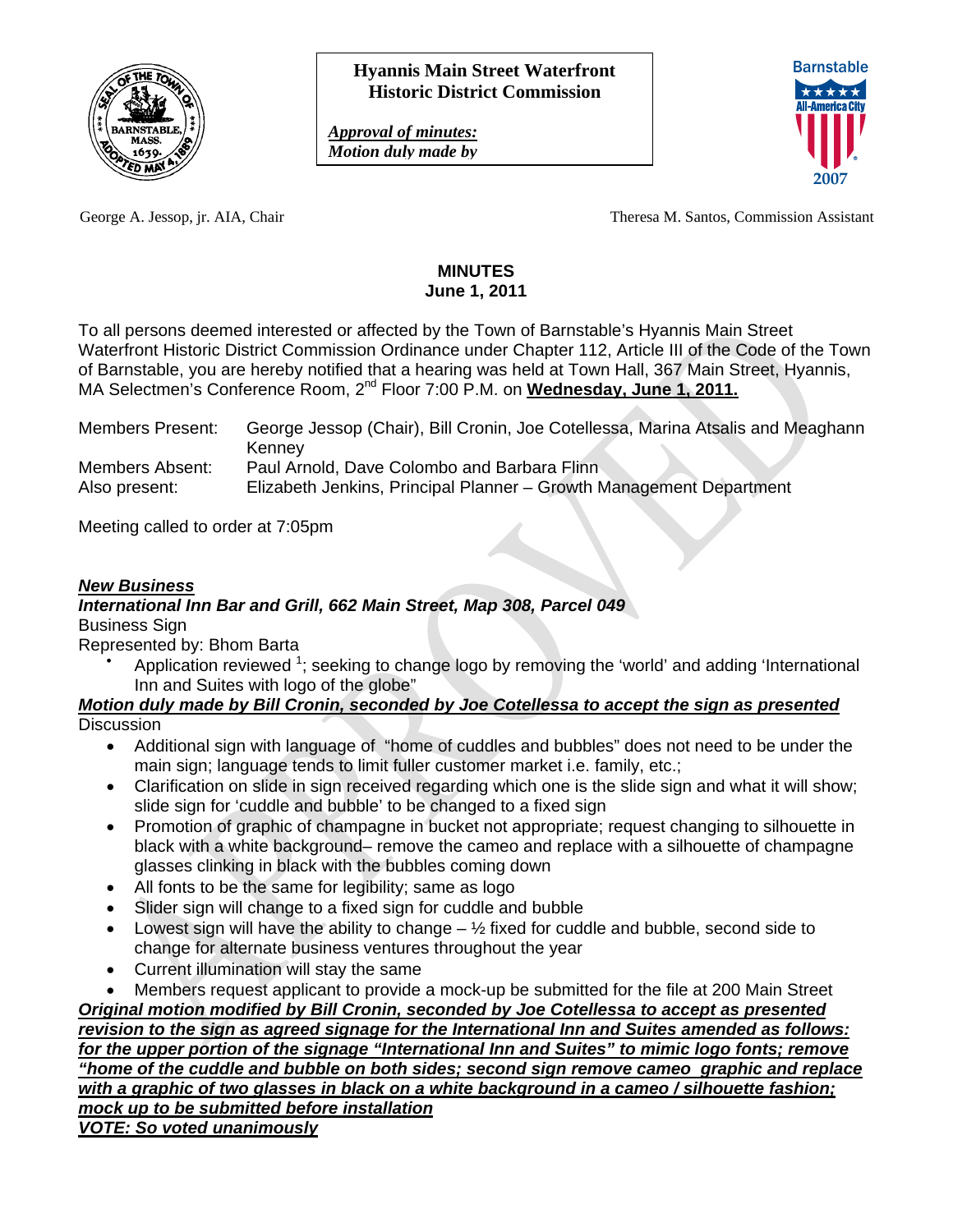# *Charles J. Carey, 146 Main Street, Map 327, Parcel 176*

Business Sign

Represented by: Charles Carey

- $\bullet$ Application reviewed  $2$ : new sign within an existing sign board; new paint
- Phone numbers and email addresses not permitted on signs must be removed
- Second sign sign B: 5" high raised acrylic letters to be glued on

### *Motion duly made by Meaghann Kenney, seconded by Bill Cronin to approve the sign as submitted with provided phone number is removed and letters are bumped down to VOTE: So voted unanimously*

 Chair Jessop states that this is a nice sign board, sign is easy to see as you come up the street, appropriate reflects the architecture for the neighborhood

## *Hyannis Flea Market, Inc., 514 Main Street, Map 308, Parcel 261*

### Business Sign

Represented by: Lawrence Goldman

- $\bullet$ Application reviewed <sup>3</sup>
- Original sign displayed to members; antique look preferred by members
- Members suggest having a professional restore the gold, just highlight the gold so the name stands out

### *Motion duly made by Bill Cronin, seconded by Joe Cotellessa to approve the application as presented provided that the gold highlight is restored*

Discussion:

- Once gold restoration is completed, sign to be sealed with a type of polyurethane for weather protection
- Outdoor display of merchandise is not permitted

## *VOTE: So voted unanimously*

## *Other Business*

Review / Adopt District Design Guidelines *Discussion:* 

- *Craig Ashworth has offered to loan albums of historic postcards and photographs; Theresa Santos to scan electronically; will be used to enhance the newly revised guidelines*
- Page 1: in regards to preservation of historically significant structures Bill Cronin asks and receives clarification from Elizabeth Jenkins that as a result of the recently completed historic preservation plan, structures were ranked and identified accordingly; maps reflecting that information are also being finalized; also add the phrase "when possible" to the second paragraph under original architecture
- Some substitute materials are permitted and defined within the Secretary of the Interiors guidelines; Chair Jessop requested from Jo Anne Buntich copies of the guidelines in 11x17 format to be distributed to members
- Under "additions and alterations, first bullet additions should be viewed as removable…add "long standing additions may also be considered historic and treated as such"

#### *Approval of minutes: Motion duly made by Bill Cronin, seconded by Marina Atsalis to approve the minutes of May 18, 2011as amended VOTE: So voted unanimously*